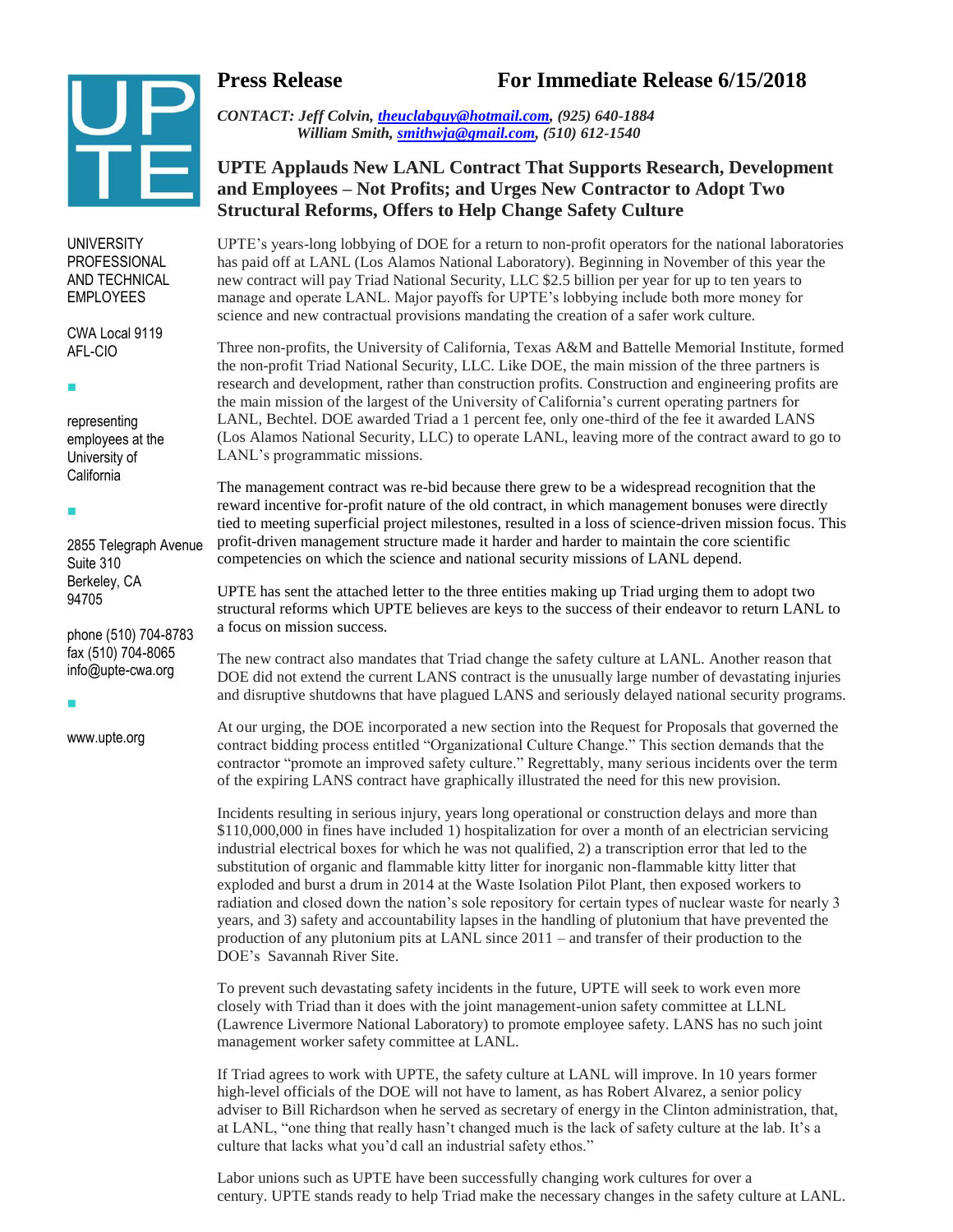

### June 13, 2018

University of California, Vice President for National Laboratories Battelle Memorial Institute, Executive VP Global Laboratory Operations Texas A&M University, Office of the Chancellor

#### **UNIVERSITY** PROFESSIONAL AND TECHNICAL EMPLOYEES

CWA Local 9119 AFL-CIO

representing employees at the

University of California

I.

I.

2855 Telegraph Avenue Suite 310 Berkeley, CA 94705

phone (510) 704-8783 fax (510) 704-8065 info@upte-cwa.org

www.upte.org

I.

On behalf of University Professional and Technical Employees (UPTE), a union that represents some of the employees at Los Alamos National Laboratory (LANL), we congratulate you on being selected as the new M&O contractor for LANL.

As you know, the management contract was re-bid because there grew to be a widespread recognition that the reward incentive for-profit nature of the old contract, in which management bonuses were directly tied to meeting superficial project milestones, resulted in a loss of science-driven mission focus. This profitdriven management structure made it harder and harder to maintain the core scientific competencies on which the science and national security missions of LANL depend.

You now have an opportunity to build a new management structure that will return LANL to a focus on its science and national security missions. In UPTE's view, the key to success in this endeavor is a recognition that the scientific and engineering staff of the laboratories, along with the technical and support staff, are stakeholders in the success of the laboratory's missions. Hence, we propose for your consideration adopting the following two structural reforms.

- 1. The establishment of a formal mechanism to develop a clear Long-Range (10-year) Plan for LANL in order to identify, nurture, and maintain the core technical, scientific, and engineering competencies necessary to fulfill the Laboratory's missions. The Plan should be updated at least annually.
- 2. The establishment of a Scientific and Engineering Employees Council, consistent with Section 8(a)(2) of the National Labor Relations Act, composed of technical staff and other employees selected by their union to participate in the ongoing planning and decision-making process. We have attached a Fact Sheet on Employee Councils, which includes their history, their basic structure, and how such a Council might be set up at LANL to work with the new management to meet its contractual goals.

We are happy to answer any questions you may have and stand ready to help you make LANL the best workplace it can be.

Sincerely,

Jamie McDole Dr. Jeff Colvin

Mr Colom

UPTE-CWA President Chairman, UPTE Tri-Labs Committee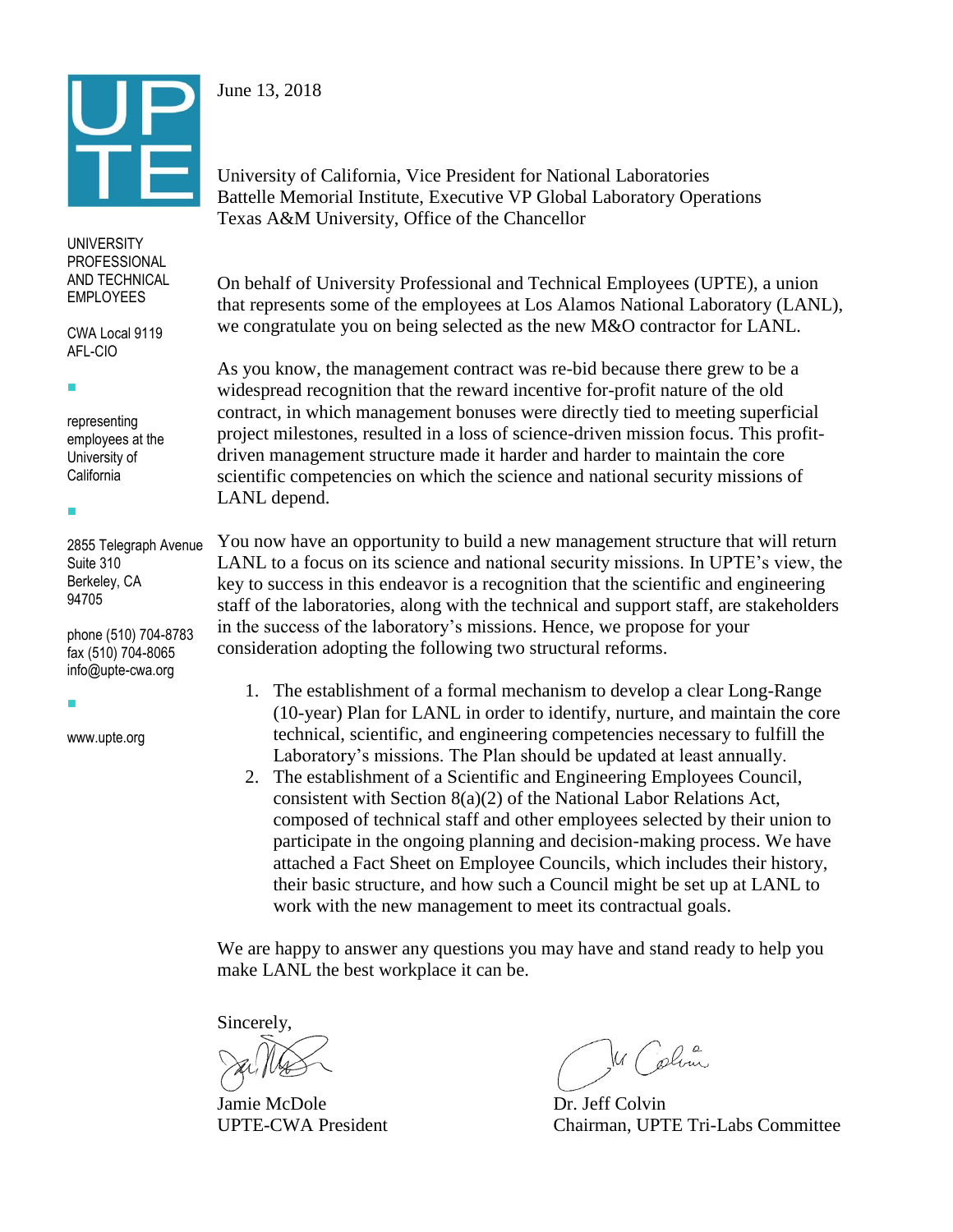

# **UPTE-CWA FACT SHEET**

## **Employee Councils**

### **Goal**

Fundamental to the success of any organization is effective communication and information sharing between leadership and those tasked with implementing organizational goals. The organization should want the broad goals developed and articulated by leadership to be effectively and consistently implemented throughout. Meanwhile, leadership should search for honest feedback from all those tasked with implementation on the wisdom of the goals and any necessary refinements to achieve the organization's mission. Feedback is thus critical to identifying and overcoming obstacles to the attainment of organizational goals.

Communications structures work on a continuum from "top-down" to "bottom up." Even the most authoritarian workplace will have a mix of features. Otherwise, there would never be feedback on the relative success of the goals articulated by leadership. Here we will explore the concept of an employee council as an attempt to reduce communication breakdowns and information asymmetries.

### **Historical Background**

l

Employers have experimented with various types of bottom-up communication structures in the United States. Shop councils in the 1920s and quality circles in the 1970s were both attempts to capture the workplace knowledge of employees to improve the production process. Even the Chamber of Commerce enthused about the benefits of employee councils. Ultimately, however, both shop councils and quality circles were less than successful because they failed to provide an even exchange for employees who were not incentivized to participate. Workers discovered that top-down decision-making structures overrode the consensus developed within councils. Quality circles at times led to efficiencies that stimulated job cuts.

High performance workplaces have been more successful. The lean production system, developed in Japan and imported to the U.S. in the 1980s has been based on a system of trust whereby management shared with employees the true state of the business while employees shared with management best work practices. The gradual adoption of high performance workplaces has led to the convergences of work processes in the industrial world. The key is the rapid communication of problems and their resolution, enabling a reduction of waste, production based on best practices, and a smooth work process. $<sup>1</sup>$ </sup> The lean production system, however, is not necessarily the best choice for an organization like LANL that is focused on R&D rather than production.

<sup>&</sup>lt;sup>1</sup> James P. Womack, Daniel T. Jones, and Daniel Roos, The Machine that Changed the World: The Story of Lean Production (New York: Free Press, 2007, originally published 1991).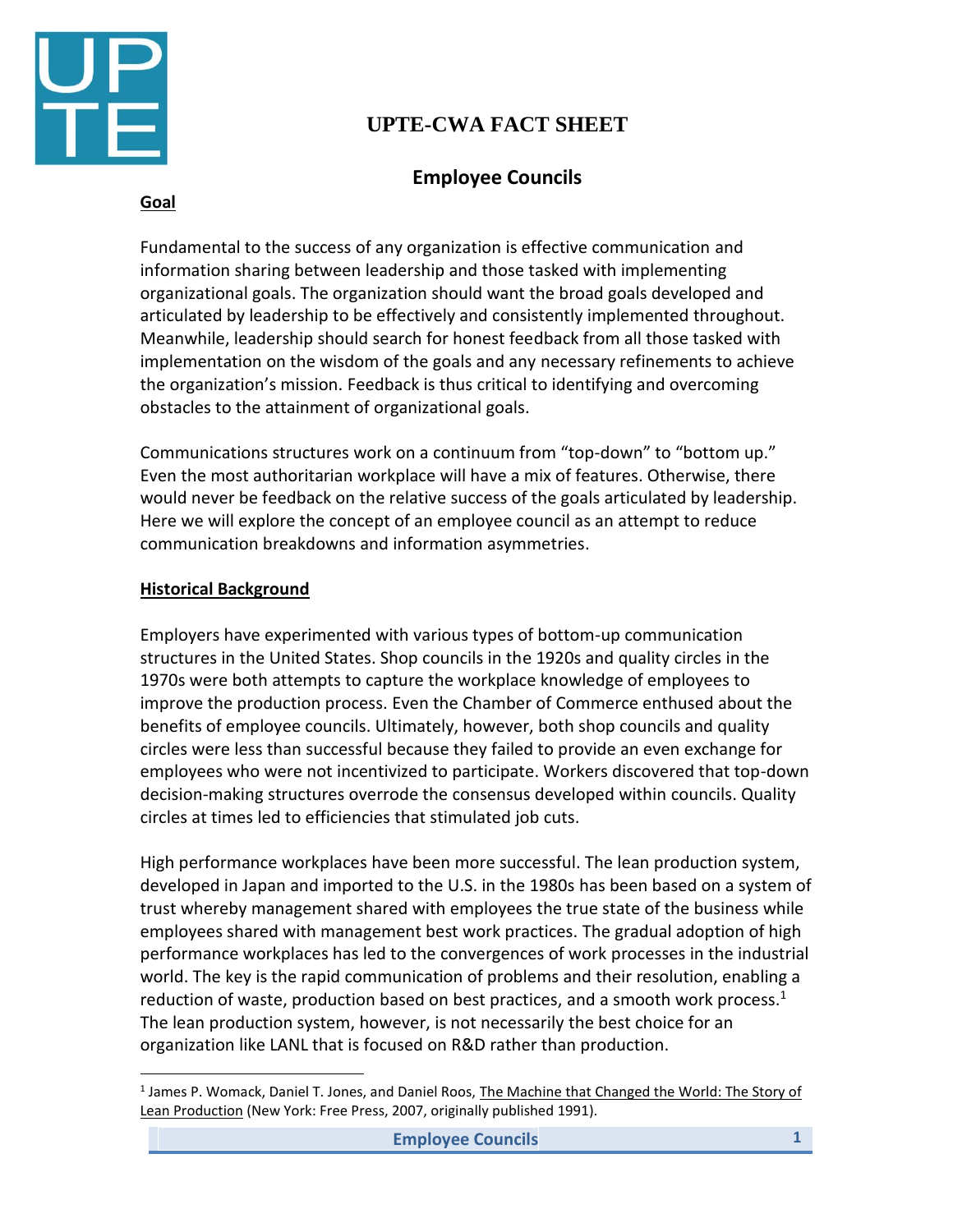Employee or works councils exist in different forms around the world. Although they have different formats and functions in each country, they are designed to bring together management and employees to support the organization in the interest of all stakeholders. In general, they perform functions that would be undertaken by human resource departments – scheduling and vacation scheduling – or performed by lower level management – work pace, force reductions, etc. They are not involved in investment issues. Because the council controls much of the workflow, management rarely imposes decisions in a unilateral manner. This is both cultural and legal.

The Europeans discovered that information sharing was critical to economic development in the aftermath of the destruction of the Second World War. Like their American counterparts, German reformers in the 1920s had raised the idea of workers councils as a way to mitigate social antagonisms. After 1945, reformers (including their U.S. advisers) were interested in maintaining a permanent role for labor in decision-making and adopted works councils to attenuate authoritarian decisionmaking at the corporate level.

The German experiment was codified in the Works Constitution Act of 1952: works councils must be informed and consulted on key issues affecting the workplace and certain decisions cannot be made without the approval of the works council. Not surprisingly, decision-making is much more cooperative than in the U.S. as a result. German workers elect their own works councilors, ensuring a level of trust between elected and represented. They do not bargain wages and benefits.

Councils are not without controversy. They have been criticized as cooptation into the decision-making of the company. Likewise, they have been criticized as introducing rigidities into the labor market, especially around the issues of hiring and firing.

However, there is an important efficiency argument that has surfaced, especially since the Great Recession of 2008.<sup>2</sup> Works councils and co-determination in general – this would include employee participation on company boards – have been credited by the German mainstream (including Chancellor Angela Merkel) with maintaining growth with low unemployment all the while facilitating the continued integration of the East German states that began when the Wall fell in 1989. The German mainstream would say that "social partnership" is the preferred method of organizational decision-making over the hierarchical decision-making (and consequent "adversarialism" between management and labor) of the United States.

 $\overline{\phantom{a}}$ 

<sup>2</sup> Richard B. Freeman and Edward Lazear, "An Economic Analysis of Works Councils," in Works Councils: Consultation Representation, and Cooperation in Industrial Relations, ed. Joel Rogers and Wolfgang Streeck (Chicago: University of Chicago Press, 1995).